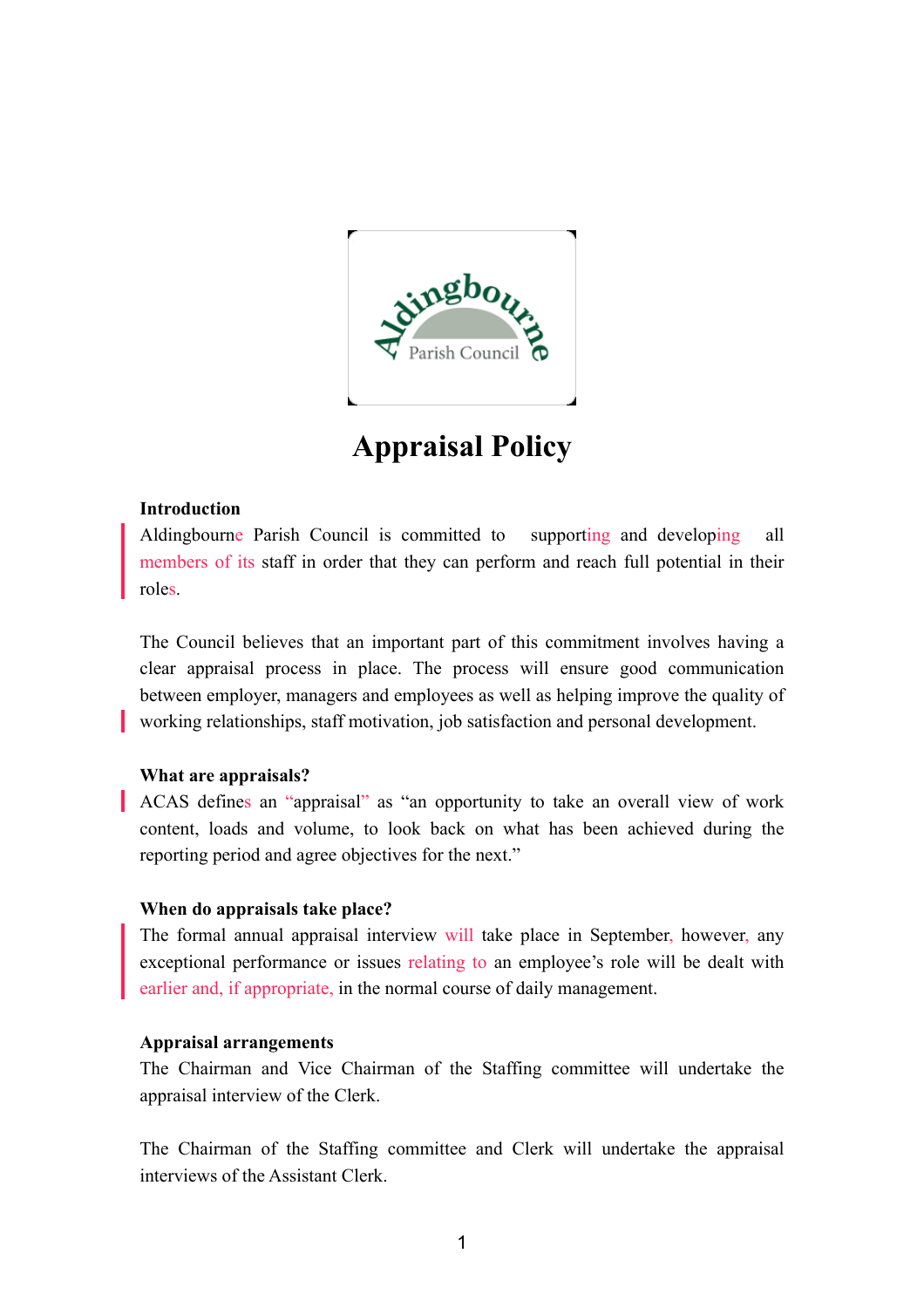Those nominated to undertake the interview must be open, fair and impartial ( instead of inded and have no existing issues) in their approach to the appraisal of staff members. In addition, those nominated must be suitably trained prior to the interview. In the event of the aforementioned criteria not being met, the Staffing committee will seek the appointment of an alternative representative to undertake the appraisal interviews.

Each staff member will be sent an invitation, along with a copy of the appraisal form, for their interview at least five working days in advance. The appraisal will take place at a venue where any interruption or disturbance is at a minimum

#### **Appraisal process**

The appraisal interview will include:

- Comparison with the job description and the current role carried out by the employee;
- Review of the action points and objectives from the previous appraisal;
- Consideration of the employee's performance over the past year;
- Ascertaining any training and development needs of the employee;
- Identifying development actions points;
- Setting new SMART (Specific, Measurable, Achievable, Realistic and Timebound) objectives; and
- Recording any agreed action points and objectives.

A written record of the interview will be kept in the form of a completed appraisal form.

The completed appraisal form will be signed by those nominated to carry out the interview and by the staff member.

If the staff member is dissatisfied with the appraisal, he/she should express his/herr concerns in writing for consideration by the Staffing committee.

#### **Appraisal conclusion**

Once the appraisal interview has taken place, the outcome together with any action points, objectives and training requests will be reported to Staffing committee. The Staffing committee will consider the report and if necessary make recommendations to Full Council.

The completed appraisal form will be placed on a staff member's personnel file for future reference. Any Reward Reviews may provide for salary increments and